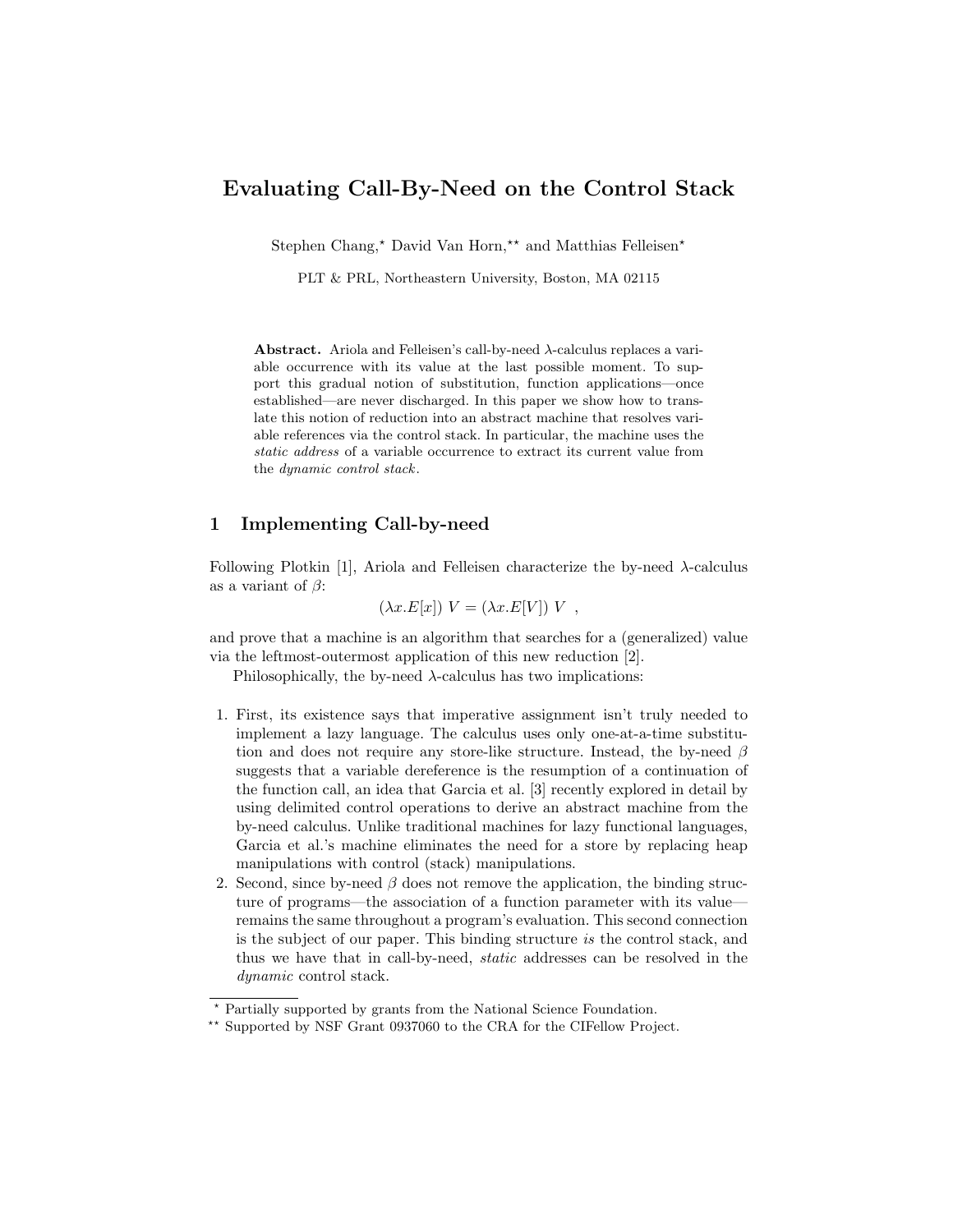#### 2 Stephen Chang, David Van Horn, and Matthias Felleisen

Our key innovation is the CK+ machine, which refines the abstract machine of Garcia et al. by making the observation that when a variable reference is in focus, the location of the corresponding binding context in the dynamic control stack can be determined by the lexical index of the variable. Whereas Garcia et al.'s machine linearly traverses their control stack to find a specific binding context, our machine employs a different stack organization where indexing can be used instead of searching. Our machine organization also simplifies the hygiene checks used by Garia et al., mostly because it explicitly maintains Garcia et al.'s "well-formedness" condition on machine states, instead of leaving it as a side condition.

The paper starts with a summary of the by-need  $\lambda$ -calculus and the abstract textual machine induced by the standard reduction theorem. We then show how to organize the machine's control stack so that when the control string is a variable reference, the machine is able to use the lexical address to compute the location of the variable's binding site in the control stack.

### 2 The Call-by-need  $\lambda$ -calculus, the de Bruijn Version

The terms of the by-need  $\lambda$ -calculus are those of the  $\lambda$ -calculus [4], which we present using de Bruijn's notation [5], i.e., lexical addresses replace variables:

$$
M ::= n | \lambda.M | M M
$$

where  $n \in \mathbb{N}$ . The set of values is just the set of abstractions:

$$
V ::= \lambda.M
$$

One of the fundamental ideas of call-by-need is to evaluate the argument in an application only when it is "needed," and when the argument is needed, to evaluate that argument only once. Therefore, the by-need calculus cannot use the  $\beta$  notion of reduction because doing so may evaluate the argument when it is not needed, or may cause the argument to be evaluated multiple times. Instead,  $\beta$  is replaced with the *deref* notion of reduction:

$$
(\lambda.E[n]) V \text{ need } (\lambda.E[V]) V, \quad \lambda \text{ binds } n \qquad \text{deref}
$$

The deref notion of reduction requires the argument in an application to be a value and requires the body of the function to have a special shape. This special shape captures the demand-driven substitution of values for variables that is characteristic of call-by-need. In the deref notion of reduction, when a variable is replaced with the value  $V$ , some renaming may still be necessary to avoid capture of free variables in  $V$ , but for now, we assume a variant of Barendregt's hygiene condition for de Bruijn indices and leave all necessary renaming implicit.

Here is the set of evaluation contexts  $E$ :

$$
E ::= [ | | E M | (\lambda.E) M | (\lambda.E'[n]) E
$$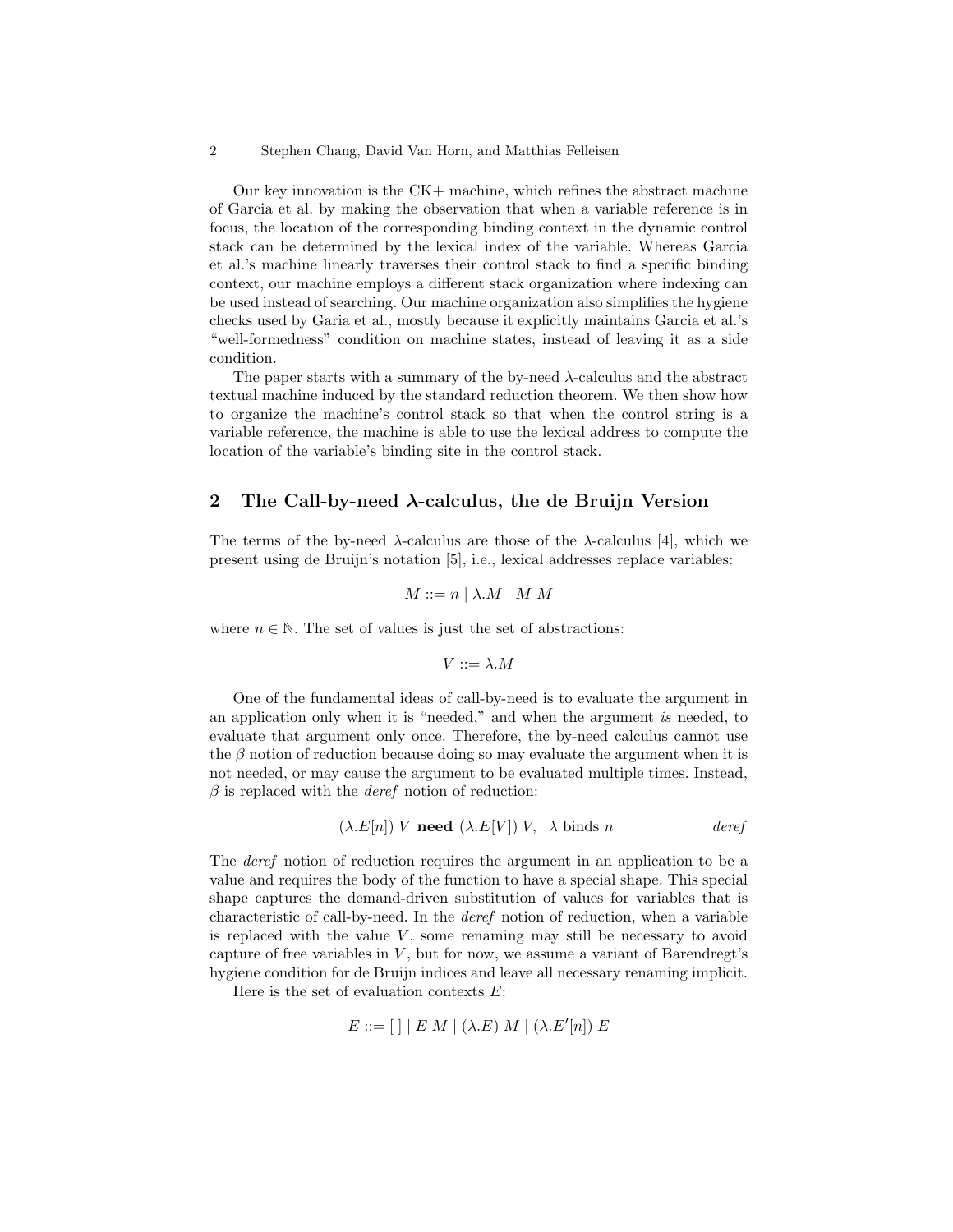Like all contexts, an evaluation context is an expression with a hole in the place of a subexpression. The first evaluation context is an empty context that is just a hole. The second evaluation context indicates that evaluation of applications proceeds in a leftmost-outermost order. This is similar to how evaluation proceeds in the by-name λ-calculus [1]. Unlike call-by-name, however, call-by-need defers dealing with arguments until absolutely necessary. It therefore demands evaluation within the body of a let-like binding. The third evaluation context captures this notion. This context allows the deref notion of reduction to search under applied  $\lambda$ s for variables to substitute. The fourth evaluation context explains how the demand for a parameter's value triggers and directs the evaluation of the function's argument. In the fourth evaluation context, the visible  $\lambda$  binds n in  $\lambda E'[n]$ . This means that there are n additional  $\lambda$  abstractions in E' between n and its binding  $\lambda$ .

To make this formal, let us define the function  $\Delta : E \to \mathbb{N}$  as:

$$
\Delta([\ ]) = 0 \qquad \Delta((\lambda.E'[n]) E) = \Delta(E) \n\Delta(E M) = \Delta(E) \qquad \Delta((\lambda.E) M) = \Delta(E) + 1
$$

With  $\Delta$ , the side condition for the fourth evaluation context is  $n = \Delta(E')$ .

Unlike  $\beta$ , deref does not remove the argument from a term when substitution is complete. Instead, a term  $(\lambda M)$  N is interpreted as a term M and an environment where the variable (index) bound by  $\lambda$  is associated with N. Since arguments are never removed from a by-need term, reduced terms are not necessarily values. In the by-need  $\lambda$ -calculus, reductions produce "answers" a (this representation of answers is due to Garcia et al. [3]):

$$
a ::= A[V] \qquad \text{answers} \\ A ::= [] | (\lambda.A) M \qquad \text{answer contexts}
$$

Answer contexts A are a strict subset of evaluation contexts E.

Since both the operator and the operand in an application reduce to answers, two additional notions of reduction are needed:

$$
(\lambda.A[V]) M N \text{ need } (\lambda.A[V N]) M \qquad \text{assoc-}L
$$
  

$$
(\lambda.E[n]) ((\lambda.A[V]) M) \text{ need } (\lambda.A[(\lambda.E[n]) V]) M, \text{ if } \Delta(E) = n \qquad \text{assoc-}R
$$

As mentioned, some adjustments to de Bruijn indices are necessary when performing substitution in  $\lambda$ -calculus terms. For example, in a *deref* reduction, every free variable in the substituted V must be incremented by  $\Delta(E) + 1$ . Otherwise, the indices representing free variables in  $V$  no longer count the number of  $\lambda$ s between their occurrence and their respective binding  $\lambda$ s. Similar adjustments are needed for the  $assoc-L$  and  $assoc-R$  reductions, where subterms are also pulled under  $\lambda$ s.

Formally, define a function  $\uparrow$  that takes three inputs: a term M, an integer x, and a variable (index) m, and increments all free variables in M by x, where a free variable is defined to be an index n such that  $n \geq m$ . In this paper, we use the notation  $M{\uparrow}^x_m$ . Here is the formal definition of  $\uparrow$ :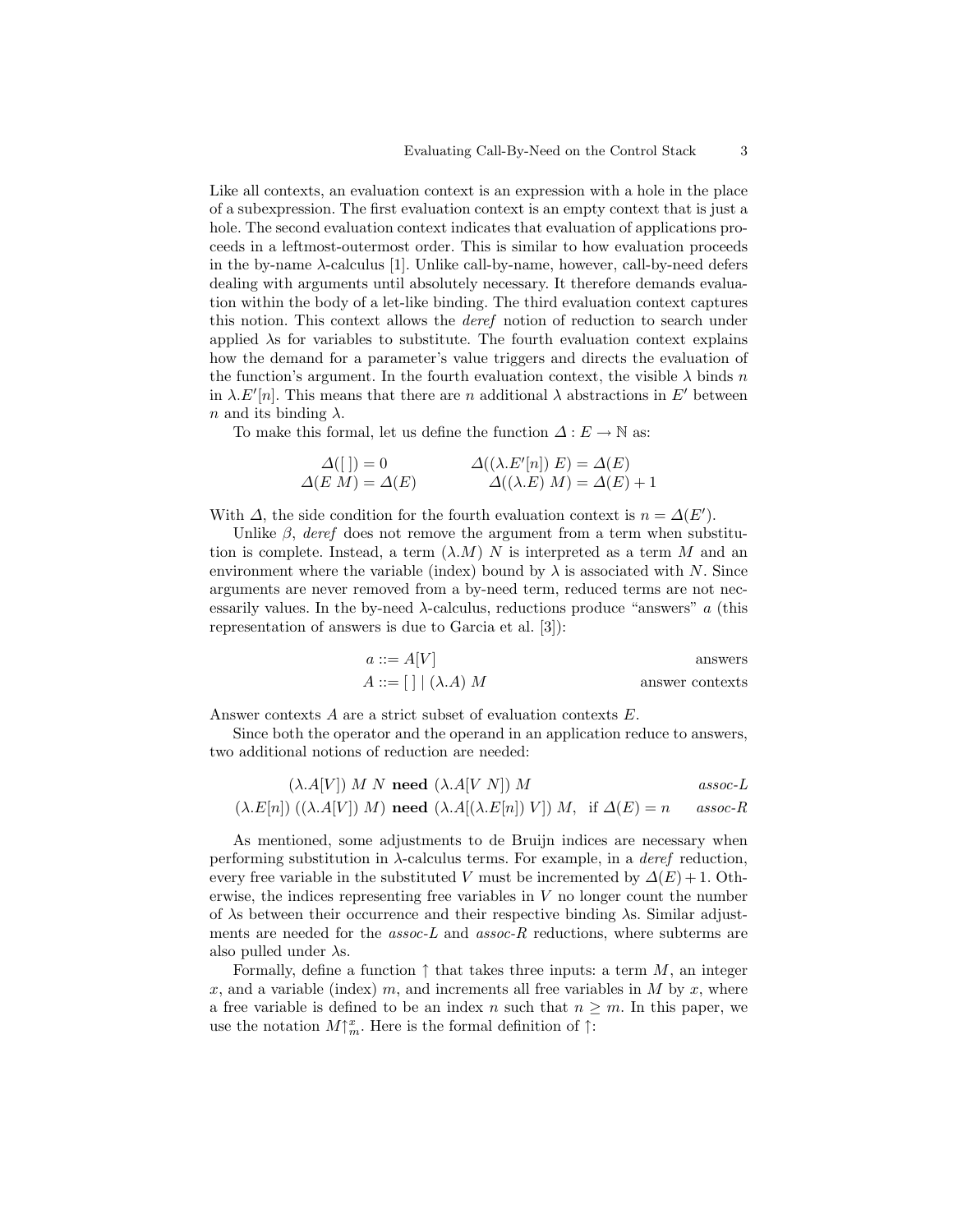4 Stephen Chang, David Van Horn, and Matthias Felleisen

$$
\begin{array}{ll} n\uparrow_m^x=n+x, \text{ if } n\geq m \\ n\uparrow_m^x=n, \text{ if } n
$$

Using the  $\uparrow$  function for index adjustments, the notions of reduction are:

$$
(\lambda.E[n]) V \text{ need } (\lambda.E[V\uparrow_0^{\Delta(E)+1}]) V, \text{ if } \Delta(E) = n \qquad \text{~deref}
$$

$$
(\lambda.A[V]) M N \text{ need } (\lambda.A[V(N\uparrow_0^{\Delta(A)+1})]) M \qquad \text{~assoc-}L
$$

$$
(\lambda.E[n]) ((\lambda.A[V]) M) \text{ need } (\lambda.A[((\lambda.E[n])\uparrow_0^{\Delta(A)+1}) V]) M, \text{ if } \Delta(E) = n
$$

assoc-R

It is acceptable to apply the  $\Delta$  function to A because A is a subset of E.

### 3 Standard Reduction Machine

In order to derive an abstract machine from the by-need  $\lambda$ -calculus, Ariola and Felleisen prove a Curry-Feys-style Standardization Theorem. Roughly, the theorem states that a term  $M$  reduces to a term  $N$  in a canonical manner if  $M$ reduces to N in the by-need calculus.

The theorem thus determines a state machine for reducing programs to answers. The initial state of the machine is the program, the collection of states is all possible programs, and the final states are answers. Transitions in the state machine are equivalent to reductions in the calculus:

$$
E[M] \longmapsto_{\mathbf{need}} E[M'], \text{ if } M \text{ need } M'
$$

where E represents the same evaluation contexts that are used to define the demand-driven substitution of variables in the deref notion of reduction.

The machine is deterministic because all programs M satisfy the unique decomposition property. This means that  $M$  is either an answer or can be uniquely decomposed into an evaluation context and a redex. Hence, we can use the state machine transitions to define an evaluator function:

$$
\texttt{eval}_{\textbf{need}}(M) = \begin{cases} a, & \text{if } M \longmapsto_{\textbf{need}} a \\ \bot, & \text{if for all } M \longmapsto_{\textbf{need}} N, N \longmapsto_{\textbf{need}} L \end{cases}
$$

Lemma 1. evalneed is a total function.

*Proof.* The lemma follows from the standard reduction theorem [2].  $\Box$ 

# 4 The CK+ Machine

A standard reduction machine specifies evaluation steps at a high-level of abstraction. Specifically, at each evaluation step in the machine, the entire program is partitioned into an evaluation context and a redex. This repeated partitioning is inefficient because the evaluation context at any given evaluation step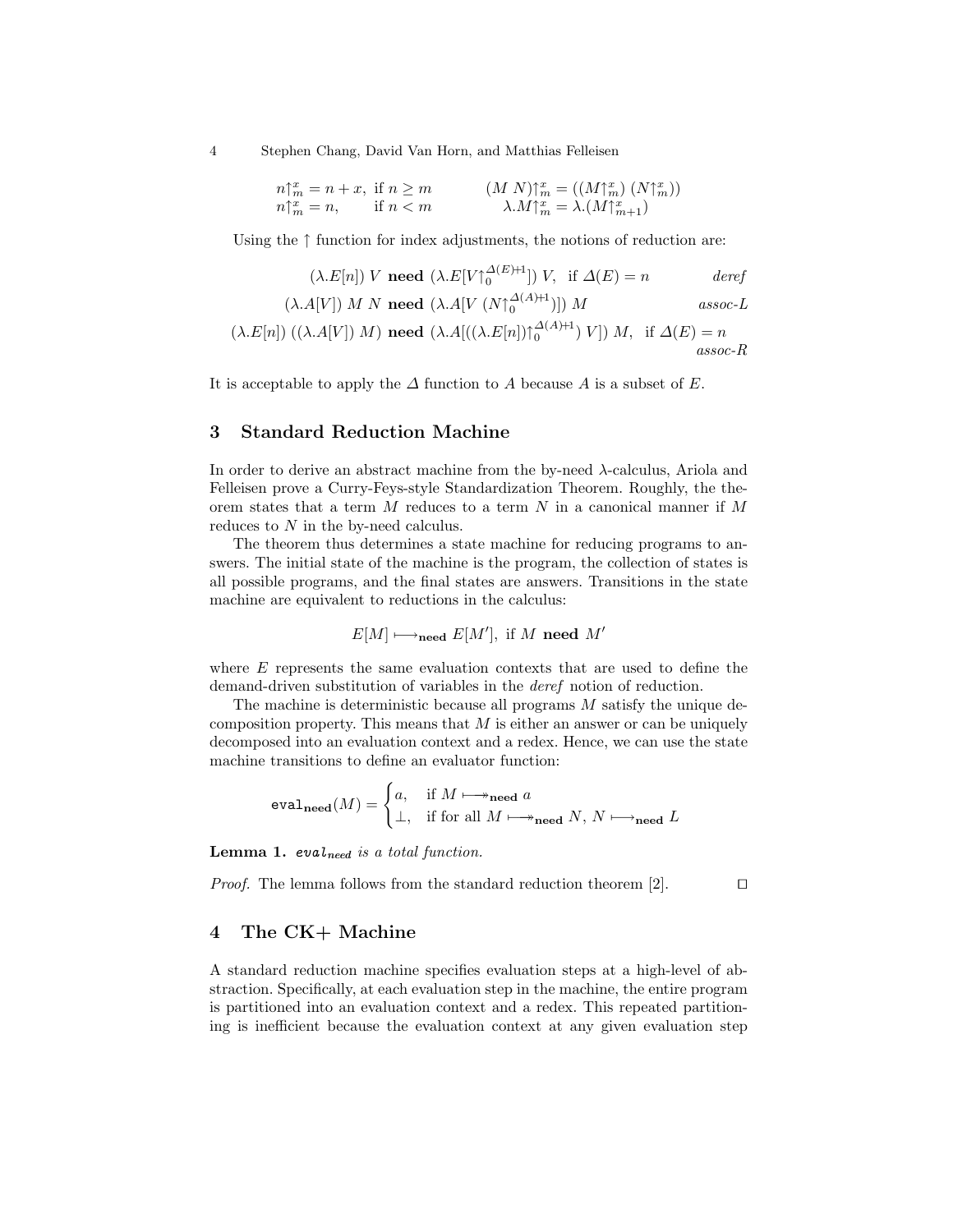tends to share a large common prefix with the evaluation context in the previous step. To eliminate this inefficiency, Felleisen and Friedman propose the CK machine [6, Chapter 6], an implementation for a standard reduction machine of a call-by-value language. Consider the following call-by-value evaluation:

$$
((\lambda w.w) \underline{((\lambda x.(x ((\lambda y.y) \lambda z.z))) \lambda x.x)})
$$
  
\n
$$
\mapsto_v ((\lambda w.w) \underline{((\lambda x.x) ((\lambda y.y) \lambda z.z))})
$$
  
\n
$$
\mapsto_v ((\lambda w.w) \underline{((\lambda x.x) \lambda z.z)})
$$
  
\n
$$
\mapsto_v \underline{((\lambda w.w) \lambda z.z)}
$$
  
\n
$$
\mapsto_v \lambda z.z
$$

In each step, the  $\beta_v$  redex is underlined. The evaluation contexts for the first and third term are the same,  $((\lambda w.w) \mid)$ , and it is contained in the evaluation context for the second term,  $((\lambda w.w)(\lambda x.x) \mid))$ . Although the evaluation contexts in the first three terms have repeated parts, a standard reduction machine for the call-by-value calculus must re-partition the program at each evaluation step.

The CK machine improves upon the standard reduction machine for the by-value λ-calculus by eliminating redundant search steps. While the standard reduction machine uses whole programs as machine states, a state in the CK machine is divided into separate subterm (C) and evaluation context (K) registers. More precisely, the C in the CK machine represents a control string, i.e., the subterm to be evaluated, and the K is a continuation, which is a data structure that represents an evaluation context in an "inside-out" manner. The original program can be reconstructed from a CK machine state by "plugging" the expression in the C subterm register into the context represented by K. When the control string is a redex, the CK machine can perform a reduction, just like the standard reduction machine. Unlike the standard reduction machine though, the CK machine still remembers the previous evaluation context in the context register and can therefore resume the search for the next redex from the contractum in C and the evaluation context in K.

#### 4.1 CK+ Machine States

We introduce the CK+ machine, a variant of the CK machine, for the by-need λ-calculus. The CK+ machine is also a modification of the abstract machine of Garcia et al. [3]. The machine states for the CK+ machine are specified in figure 1. The core  $CK+$  machine has three main registers, a control string  $(C)$ , a "renaming" environment  $(R)$ , and a continuation stack  $(K)$ .

In figure 1, the  $\dots$  notation means "zero or more of the preceeding element" and in the stack  $\|k, K, \ldots\|$ , the partial stack frame k is the top of the stack. The initial CK+ machine state is  $\langle M, ( \cdot ) , || \text{mtl} ||$ , where M is the given program, () is an empty renaming environment, and  $\|\text{mt}\|$  is a stack with just one element, an empty frame.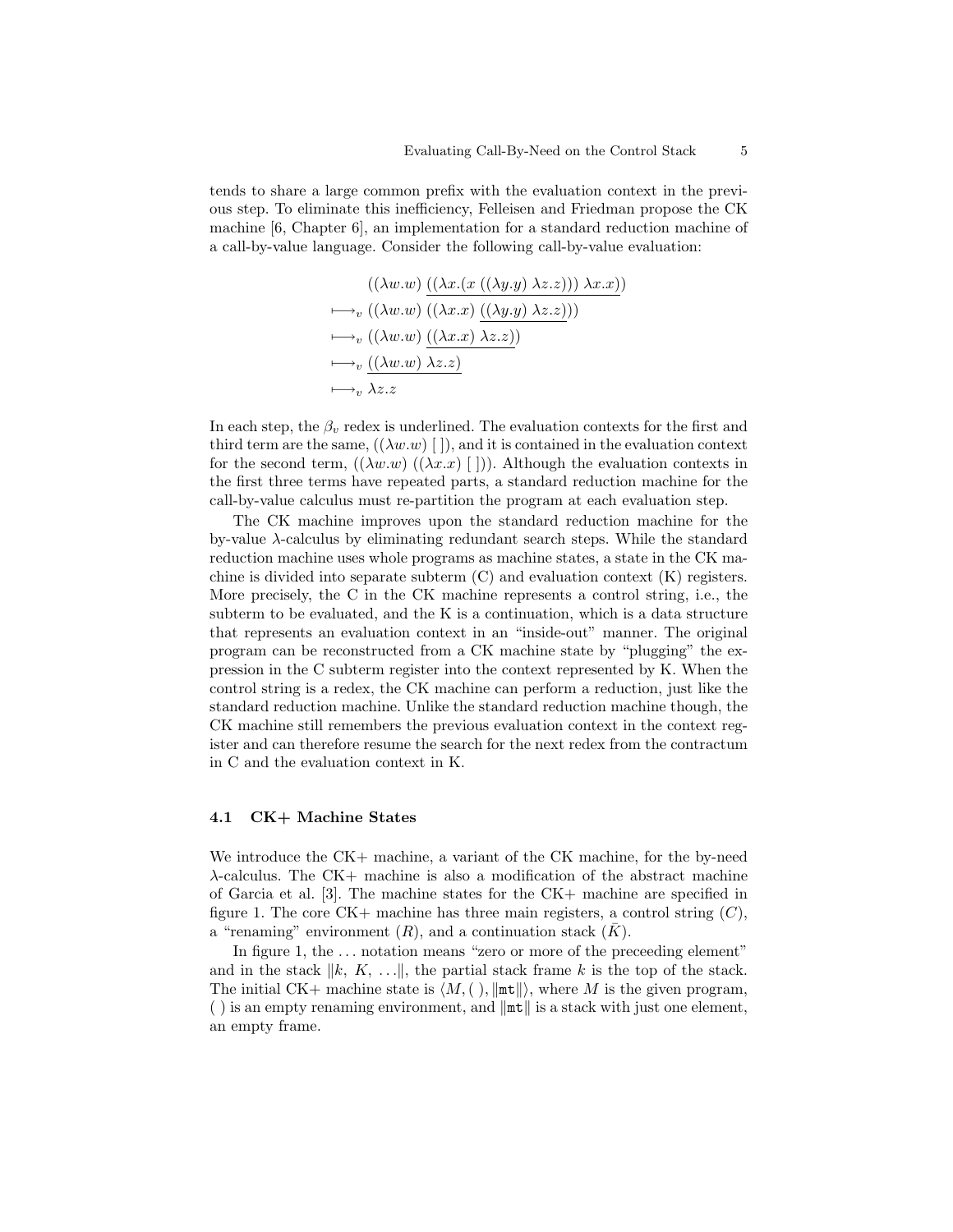| machine states        | $S,T ::= \langle C,R,\bar K\rangle$                            |
|-----------------------|----------------------------------------------------------------|
| control strings       | $C ::= M$                                                      |
| renaming environments | $R ::= (i, \ldots)$                                            |
| offsets               | $i \in \mathbb{N}$                                             |
| continuation stacks   | $K ::=   k, K,   $                                             |
| complete stack frames | $K ::= (bind M R k)$                                           |
| partial stack frames  | $k ::= \texttt{mt}   (\texttt{arg} M R k)   (\texttt{op} K k)$ |

Fig. 1. CK+ machine states.

#### 4.2 Renaming Environment

As mentioned in section 2, substitution requires some form of renaming, which manifests itself as lexical address adjustments when using a de Bruijn representation of terms. Instead of adjusting addresses directly, the CK+ machine delays the adjustment by keeping track of offsets for all free variables in the control string in a separate renaming environment. The delayed renaming is forced when a variable occurrence is evaluated, at which point the offset is added to the variable before it is used to retrieve its value from the control stack.

Here we use lists for renaming environments and the offset corresponding to variable n, denoted  $R(n)$ , is the n-th element in R (0-based). The : function is cons, and the function  $M \leftarrow R$  applies a renaming environment R to a term M, yielding a term like  $M$  except with appropriately adjusted lexical addresses:

$$
M \leftarrow () = M
$$
  
\n
$$
n \leftarrow R = n + R(n)
$$
  
\n
$$
(\lambda.M) \leftarrow R = \lambda.(M \leftarrow (0:R))
$$
  
\n
$$
(M \ N) \leftarrow R = ((M \leftarrow R) (N \leftarrow R))
$$

Because the CK+ machine uses renaming environments, the  $\uparrow$  function from section 2 is replaced with an operation on  $R$ . When the machine needs to increment all free variables in a term, it uses the  $\oplus$  function to increment all offsets in the renaming environment that accompanies the term. The notation  $R \oplus x$  means that all offsets in renaming environment  $R$  are incremented by  $x$ . Thus, the use of indices in place of variables enables hygiene maintenance through simple incrementing and decrementing of the indices. As a result, we have eliminated the need to keep track of the "active variables" that are present in Garcia et al.'s machine [3, Section 4.5].

#### 4.3 Continuations and the Continuation Stack

Like the CK machine, the CK+ machine represents evaluation contexts as continuations. The [ ] context is represented by the mt continuation. An evaluation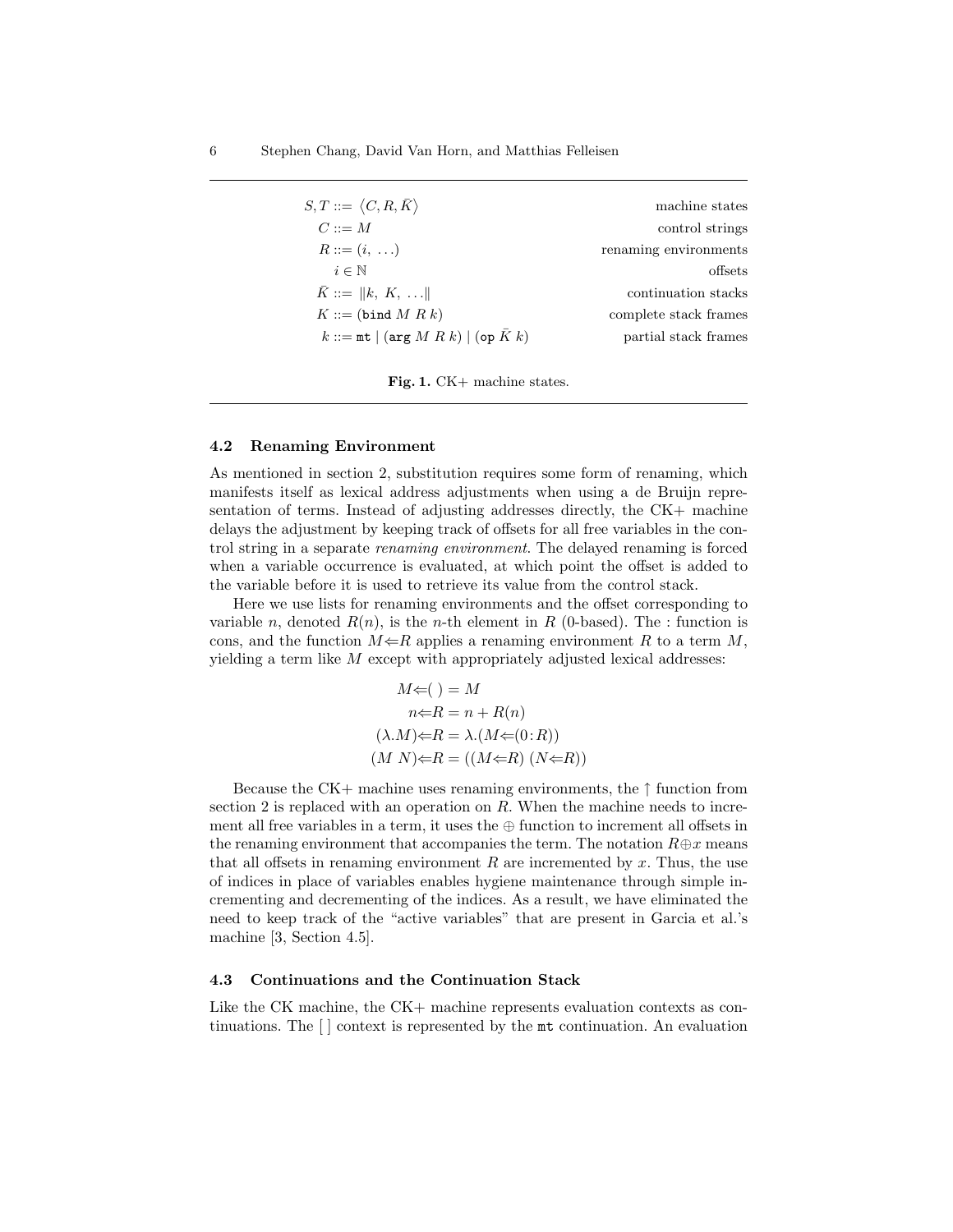context  $E[(|N)]$  is represented by a continuation ( $\arg M R k$ ) where k represents E and  $(M \in \mathbb{R}) = N$ . An evaluation context  $E[(\lambda, \xi])| N$  is represented by a continuation (bind M R k) where k represents E and  $(M \leftarrow R) = N$ . Finally, the  $E[(\lambda E'[n])]$  | context is represented by an (op  $\overline{K}k$ ) continuation. The  $E'$ under the  $\lambda$  in the evaluation context is represented by the nested  $\bar{K}$  stack in the continuation and the E surrounding the evaluation context corresponds to the k in the continuation. The op continuation does not need to remember the  $n$ variable in the evaluation context because the variable can be derived from the length of  $K$ .

The contents of the  $\overline{K}$  register represent the control stack of the program and we refer to an element of this stack as a frame. The key difference between the CK+ machine and Garcia et al.'s machine is in the organization of the frames of the stack. Instead of a flat list of frames like in Garcia et al.'s machine, our control stack frames are groups of nested continuations of a special shape. Thus we also call our control stack a "continuation stack." We use two kinds of frames, partial and complete. The first frame in the continuation stack is always a partial one, while all others are complete. The outermost continuation of a complete frame is a bind and all other nested pieces of a complete frame are op, arg, or mt. Thus, not counting the first partial frame, there is exactly one frame in the control stack for every bind continuation in the program. As a result, the machine can use a variable (lexical address)  $n$  to find the bind corresponding to that variable in the control stack.

#### 4.4 Maintaining the Continuation Stack

Each frame of the control stack, with the exception of the top frame, has the shape (bind M R k), where k is a partial frame that contains no additional bind frames. In order for the continuation stack to maintain this invariant, CK+ machine transitions must adhere to two conditions:

- 1. When a machine transition is executed, only the top partial frame of the stack is updated unless the instruction descends under a  $\lambda$ .
- 2. If a machine transition descends under a  $\lambda$ , the partial frame on top of the stack is completed and a new mt partial frame is pushed onto the stack.

Essentially, the top frame in the stack "accumulates context" until a  $\lambda$  is encountered, at which time the top partial frame becomes a complete frame. Maintaining evaluation contexts for the program in this way implies a major consequence for the CK+ machine:

when the control string is a variable n, then the binding for n is  $(n +$  $R(n) + 1$ ) stack frames away.

#### 4.5 Relating Machine States to Terms

Figure 2 defines the  $\varphi$  function, which converts machine states to  $\lambda$ -terms. It uses the  $M \leftarrow R$  function to apply the renaming environment to the control string and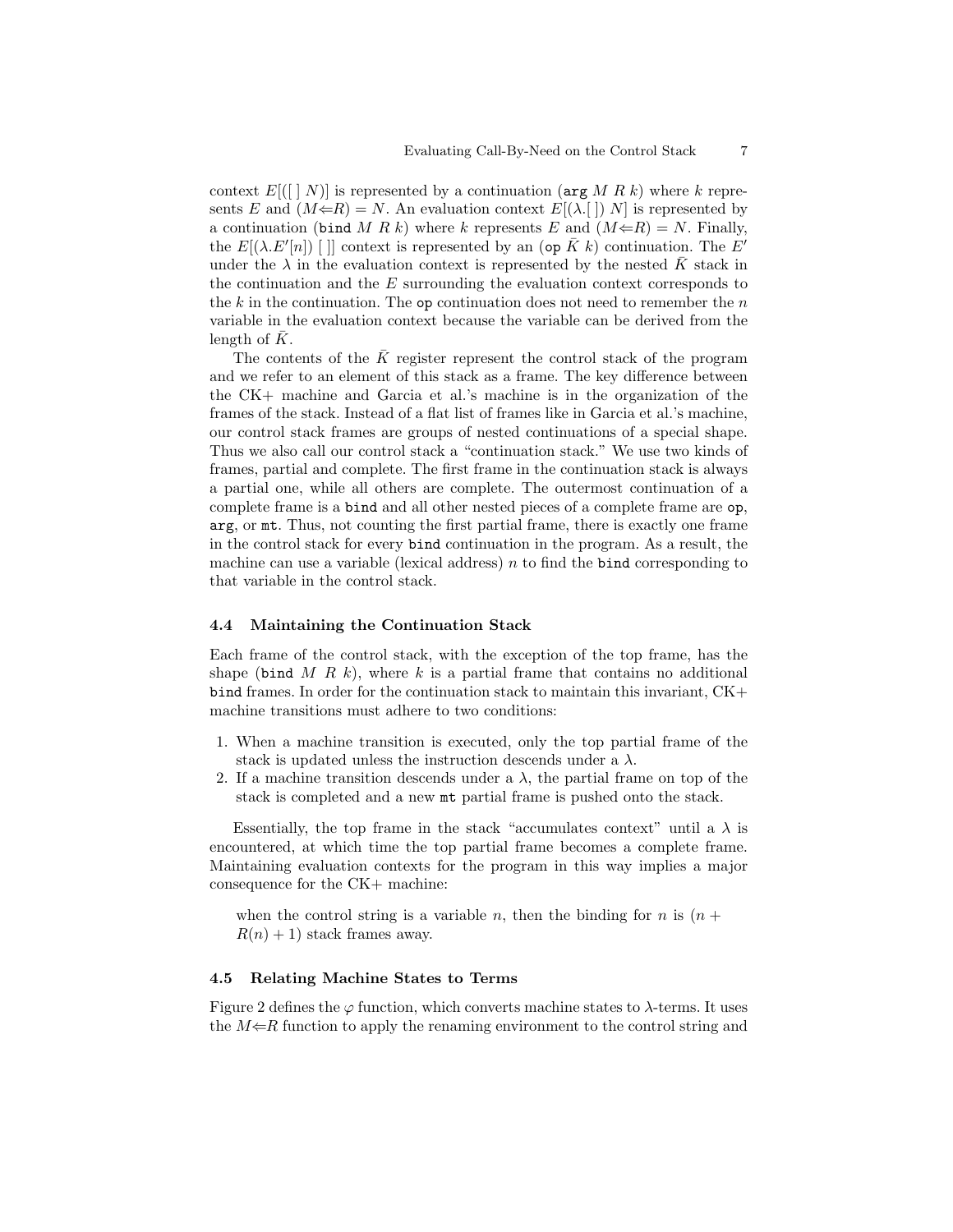$\varphi(\langle M, R, \overline{K} \rangle) = \overline{K}[M \Leftarrow R]$  $\|k, K, \ldots \| [M] = \ldots [K[k[M]]]$  $m t[M] = M$  $(\arg N R k)[M] = k[(M (N \Leftrightarrow R))]$  $(\text{op } \bar{K} k)[M] = k[(\lambda \cdot \bar{K}[\text{len}(\bar{K})-1]) M]$ (bind  $N R k$ ) $[M] = k[(\lambda \cdot M) (N \leftarrow R)]$ 



then uses a family of "plug" functions, dubbed ·[·], to plug the renamed control string into the hole of the context represented by the continuation component of the state. Figure 2 also defines these plug functions, where  $K[M]$  yields the term obtained by plugging M into the context represented by K, and  $\overline{K}[M]$  yields the term when  $M$  is plugged into the context represented by the continuation stack  $\bar{K}$ .

#### 4.6 CK+ Machine State Transitions

Figure 3 shows the first four state transitions for the CK+ machine. The  $+$ notation indicates an "append" operation for the continuation stack. Since the purpose of the CK+ machine is to remember intermediate states in the search for a redex, three of the first four rules are search rules. They shift pieces of the control string to the  $\bar{K}$  register. For example, the [shift-arg] transition shifts the argument of an application to the  $\bar{K}$  register.

| $\rightarrow_{ck+}$                                                                                   |                                                                                                          |
|-------------------------------------------------------------------------------------------------------|----------------------------------------------------------------------------------------------------------|
| $\langle (M\ N), R,   k, K, \ldots    \rangle$                                                        | shift-arg<br>$\langle M, R, \parallel (\arg N \ R \ k), \ K, \ \ldots \parallel \rangle$                 |
| $\langle \lambda.M, R,   (\text{arg } N R' k), K,     \rangle$                                        | $ \text{descend-}\lambda $<br>$\langle M, 0:R, \ \text{mt}, (\text{bind } N R' k), K, \ldots \ \rangle$  |
| $\langle n, R, \bar{K} +   $ (bind $N R' k$ ), $K,    $<br>where $\text{len}(\bar{K}) = n + R(n) + 1$ | [lookup-arg]<br>$\langle N, R',   $ (op $\overline{K} k$ ), $K,    $                                     |
| $\langle V, R, \parallel$ (op $\overline{K} k$ ), $K, \ldots \parallel \rangle$                       | resume<br>$\langle V, R', \bar{K} +   $ (bind $V R k$ ), $K,    $<br>where $R' = R \oplus \text{len}(K)$ |

Fig. 3. State transitions for the CK+ machine.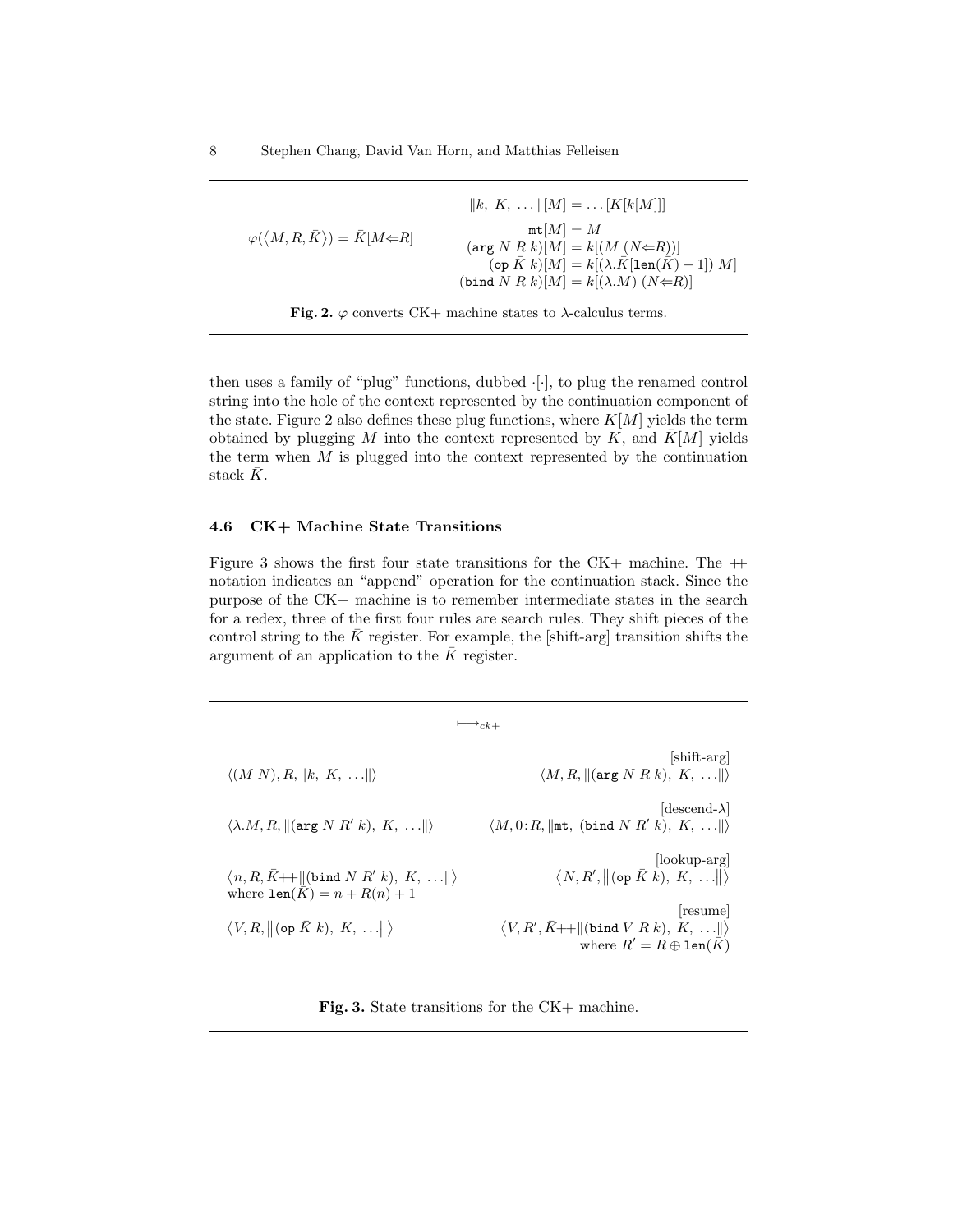The [descend- $\lambda$ ] transition shifts a  $\lambda$  binding to the K register. When the control string in the CK+ machine is a  $\lambda$  abstraction, and that  $\lambda$  is the operator in an application term—indicated by an arg frame on top of the stack—the body of the  $\lambda$  becomes the control string; the top frame in the stack is updated to be a complete bind frame; and a new partial mt frame is pushed onto the stack.

The  $\delta$  descend- $\lambda$  instruction also updates the renaming environment which, as mentioned, is a list of numbers. There is one offset in the renaming environment for each bind continuation in the control stack and the offsets in the renaming environment appear in the same order as their corresponding bind continuations. When the machine descends into a  $\lambda$  expression, a new bind continuation is added to the top of the control stack so a new corresponding offset is also added to the front of the renaming environment. Since offsets are only added to the renaming environment when the machine goes under a  $\lambda$ , whenever a variable n (a lexical address) becomes the control string, its renaming offset is located at the *n*-th position in the renaming environment. A renaming offset keeps track of the relative position of a bind continuation since it was added to the control stack so a  $\text{descend-}\lambda$  instruction adds a 0 offset to the renaming environment.

When the control string is a variable n, the binding for  $n$  is accessed from the continuation stack by accessing the  $(n+R(n)+1)$ -th frame in the stack. The [lookup-arg] instruction moves the argument that is bound to the variable into the control string register. The op frame on top of the stack is updated to store all the frames inside the binding  $\lambda$ , in the same order that they appear in the stack. Using this strategy, the machine can "jump" back to this context after it is done evaluating the argument. For a term  $(\lambda E[n]) M$ , this is equivalent to evaluating M while saving E and then returning to the location of n after the argument  $M$  has been evaluated. Note that the [lookup-arg] transition does not perform substitution. The argument has been copied into the control string register, but it has also been removed from the continuation stack register.

When the frame on top of the stack is an op, it means the current control string is an argument in an application term. When that argument is a value, then a redex has been found and the value should be substituted for the variable that represents it. The [resume] rule is the only rule in figure 3 that performs a reduction in the sense of the by-need calculus. It is the implementation of the deref notion of reduction from the calculus. Specifically, the [resume] rule realizes this substitution by restoring the frames in the op frame back into the continuation stack as well as copying the value into a new bind frame. The result is nearly equivalent to the left hand side of the [lookup-arg] rule except that the argument has been evaluated and has been substituted for the variable.

Since the [resume] rule performs substitution, it must also update the renaming environment. Hence, the distance between  $V$  and its binding frame is added to every offset in the renaming environment R, as indicated by  $R \oplus \text{len}(K)$ . In other words, each offset in the environment is being incremented by the number of bind continuations that are added to the control stack.

In summary, the four rules of figure 3 represent intermediate partitions of the program into a subterm and an evaluation context before a partitioning of the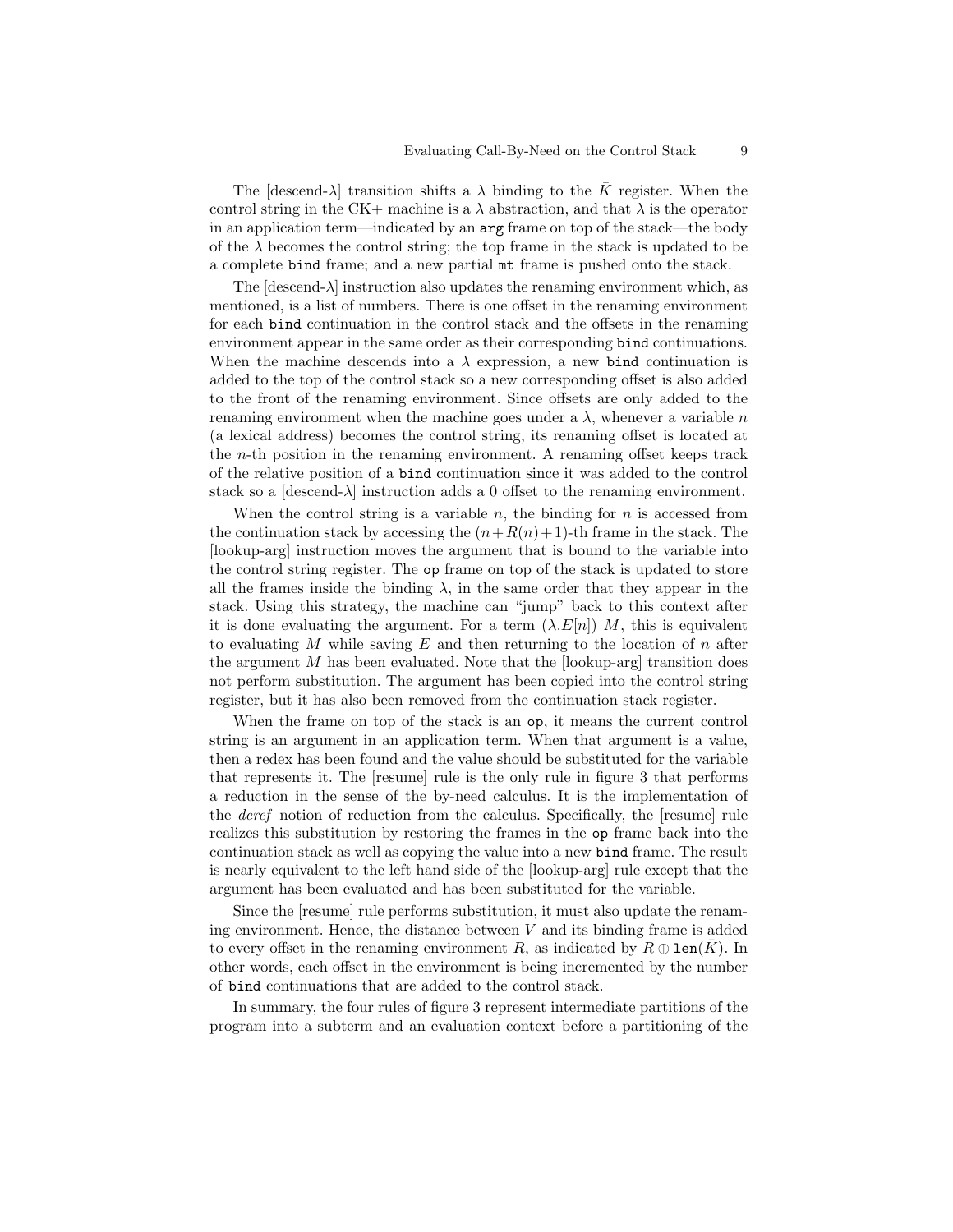program into an evaluation context and a deref redex is found. As a result, the CK+ machine does not need to repartition the entire program on every machine step and is therefore more efficient than standard reduction. To complete the machine now, we must make it deal with answers.

#### 4.7 Dealing with Answers

The CK+ machine described so far has no mechanism to identify whether a control string represents an answer. The by-need calculus, however, assumes that it is possible to distinguish answers from terms on several occasions, one of which is the completion of evaluation. To efficiently identify answers, the  $CK+$ machine uses a fourth "answer" register. The CK+ machine identifies answers by searching the continuation stack for frames that are answer contexts. To distinguish answer contexts from evaluation contexts, we characterize answer contexts in figure 4. A final machine state has the form  $\langle V, R, \|\ \|, \bar{A} \rangle$ .

> $S, T ::= \langle C, R, \overline{K} \rangle \mid \langle V, R, ||F, \ldots, K, \ldots ||, \overline{A} \rangle$ machine states  $F ::= (\text{bind } M R \text{ mt})$  answer (complete) frame  $A ::= \|\texttt{mt}, F, \ldots\|$  answer stacks

> > Fig. 4. CK+ machine answer states.

When the control string is a value  $V$  and  $m$  is the topmost stack frame, then some subterm in the program is an answer. In this situation, the mt frame in the stack is followed by an arbitrary number of  $F$  frames. The machine searches for the answer by shifting  $m\text{t}$  and  $F$  frames from the continuation stack register to the answer register. The machine continues searching until either a K frame is seen or the end of the continuation stack is reached. If the end of the continuation stack is reached, the entire term is an answer and evaluation is complete.

The presence of a K frame means an  $assoc-L$  or an  $assoc-R$  redex has been found. In order to implement these shifts, the CK+ machine requires four additional rules for handling answers, as shown in figure 5. The [ans-search1] rule shifts the  $m$ t frame to the answer register. The [ans-search2] rule shifts  $F$  frames to the answer register. The [assoc-L] rule and the [assoc-R] rule roughly correspond to the  $assoc-L$  and  $assoc-R$  notions of reduction in the calculus, respectively. The rules are optimized versions of corresponding notions of reduction in the calculus because the transition after the reduction is always known. The [assoc-L] machine rule performs the equivalent of an assoc-L reduction in the calculus, followed by a  $\text{descend-}\lambda$  machine transition. The  $\text{lassoc-R}$  machine rule performs the equivalent of an assoc-R reduction in the calculus, followed by a [resume] machine transition.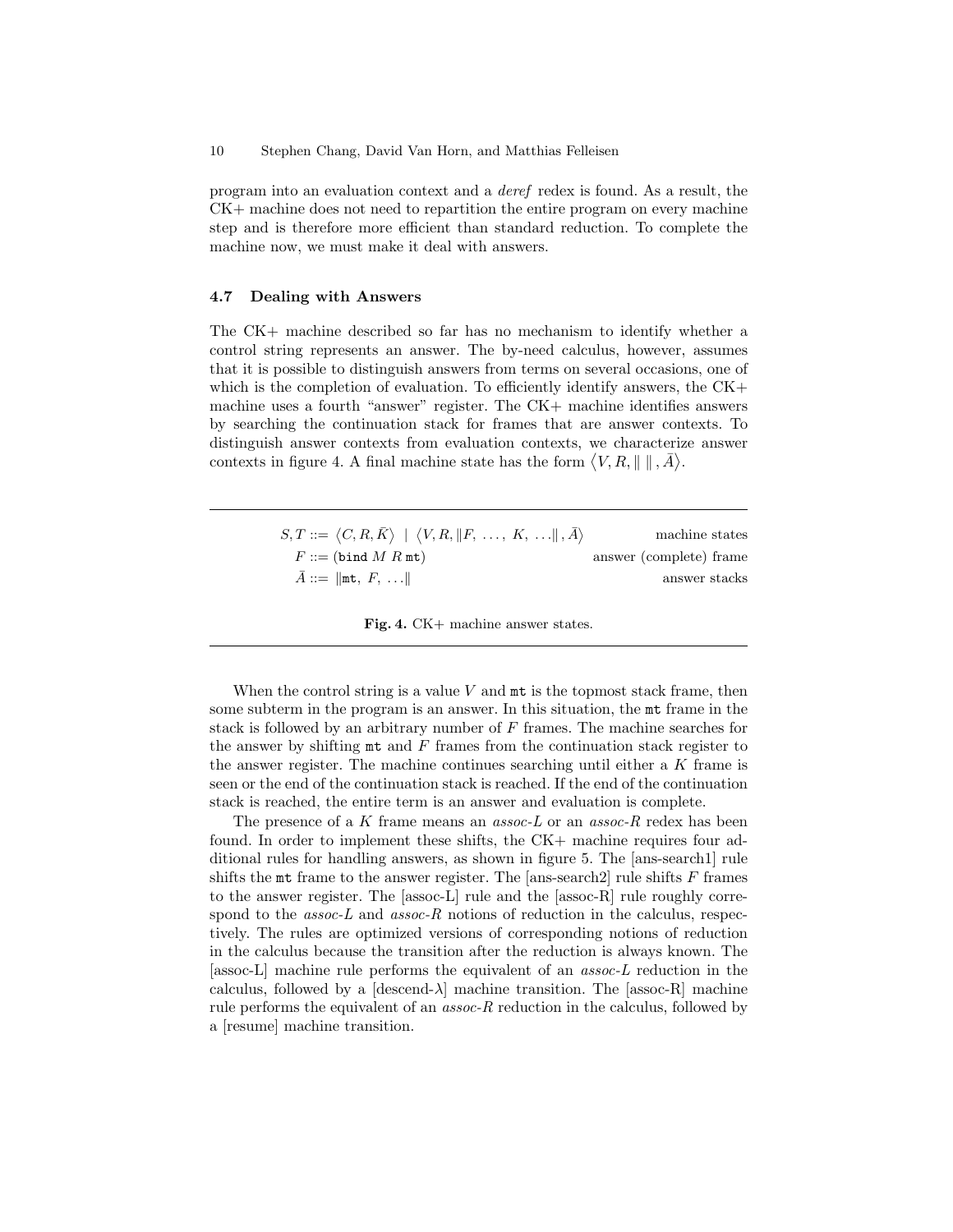| $\rightarrow_{ck+}$                                                                                                                               |                                                                                                                                                                                                                                                              |  |
|---------------------------------------------------------------------------------------------------------------------------------------------------|--------------------------------------------------------------------------------------------------------------------------------------------------------------------------------------------------------------------------------------------------------------|--|
| $\langle V, R, \ \text{mt}, K, \ldots\ \rangle$                                                                                                   | ans-search1<br>$\langle V, R,   K, \ldots  ,   m\mathbf{t}   \rangle$                                                                                                                                                                                        |  |
| $\langle V, R,   F', K, \ldots  ,   m\mathsf{t}, F, \ldots   \rangle$                                                                             | [ans-search2]<br>$\langle V, R,   K, \ldots  ,   \text{mt}, F, \ldots, F'  \rangle$                                                                                                                                                                          |  |
| $ $ assoc-L $ $<br>$\langle \lambda.M', R, \Vert (\text{bind } M R' \text{ (arg } N R'' k)), K, \ldots \Vert, \Vert m t, F, \ldots \Vert \rangle$ |                                                                                                                                                                                                                                                              |  |
|                                                                                                                                                   | $\langle M', 0:R, \ \text{mt}, (\text{bind } N R''' \text{ mt}), F, \ldots, (\text{bind } M R' k), K, \ldots \ \rangle$<br>where $R''' = R'' \oplus \text{len}(\ F, \dots\ ) + 1$                                                                            |  |
| $ $ assoc-R $ $<br>$\langle V, R, \Vert$ (bind M R' (op $\overline{K} k$ )), $K, \ldots \Vert, \Vert$ mt, $F, \ldots \Vert$ )                     |                                                                                                                                                                                                                                                              |  |
|                                                                                                                                                   | $\langle V, R'', \overline{K}' + \parallel (\text{bind } V R \text{ mt}), F, \dots \text{ (bind } M R' k), K, \dots \parallel \rangle$<br>where $\bar{K}' = \bar{K} \oplus \text{len}(\Vert F, \dots \Vert) + 1$ , and $R'' = R \oplus \text{len}(\bar{K}')$ |  |

Fig. 5. Transitions of the CK+ machine that handle answer terms.

In figure 5, the function  $\oplus$  has been extended to a family of functions defined over renaming environments, continuation stacks, and stack frames:  $R \oplus x$ increments every offset in the renaming environment  $R$  by  $x$  and the function  $\bar{K} \oplus x$  increments every offset in every renaming environment in every frame in  $\bar{K}$  by x. The function len( $\|F, \ldots\|$ ) returns the number of frames in  $\|F, \ldots\|$ . Maintaining the offsets in this manner is equivalent to obeying Garcia et al.'s "well-formedness" condition on machine states.

#### 4.8 Correctness

Correctness means that the standard reduction machine and the CK+ machine define the same evaluator functions. Let us start with an appropriate definition for the CK+ machine:

$$
\text{eval}_{ck+}(M) = \begin{cases} a, & \text{if } \langle M, ( \cdot ), \| \mathfrak{m} \mathsf{t} \| \rangle \longmapsto_{ck+} \langle V, R, \| \parallel, \bar{A} \rangle \,, \\ & \text{where } a = \varphi(\langle V, R, \| \parallel, \bar{A} \rangle) \\ \perp, & \text{if for all } \langle M, ( \cdot ), \| \mathfrak{m} \mathsf{t} \| \rangle \longmapsto_{ck+} S, S \longmapsto_{ck+} T \end{cases}
$$

Recall that the function  $\varphi$  converts CK+ machine states to  $\lambda$ -calculus terms (figure 2). Here,  $\varphi$  has been extended to handle "answer" machine states:

$$
\varphi(\langle M, R, \bar{K}, \bar{A}\rangle) = \bar{K}[\bar{A}[M \Leftarrow R]]
$$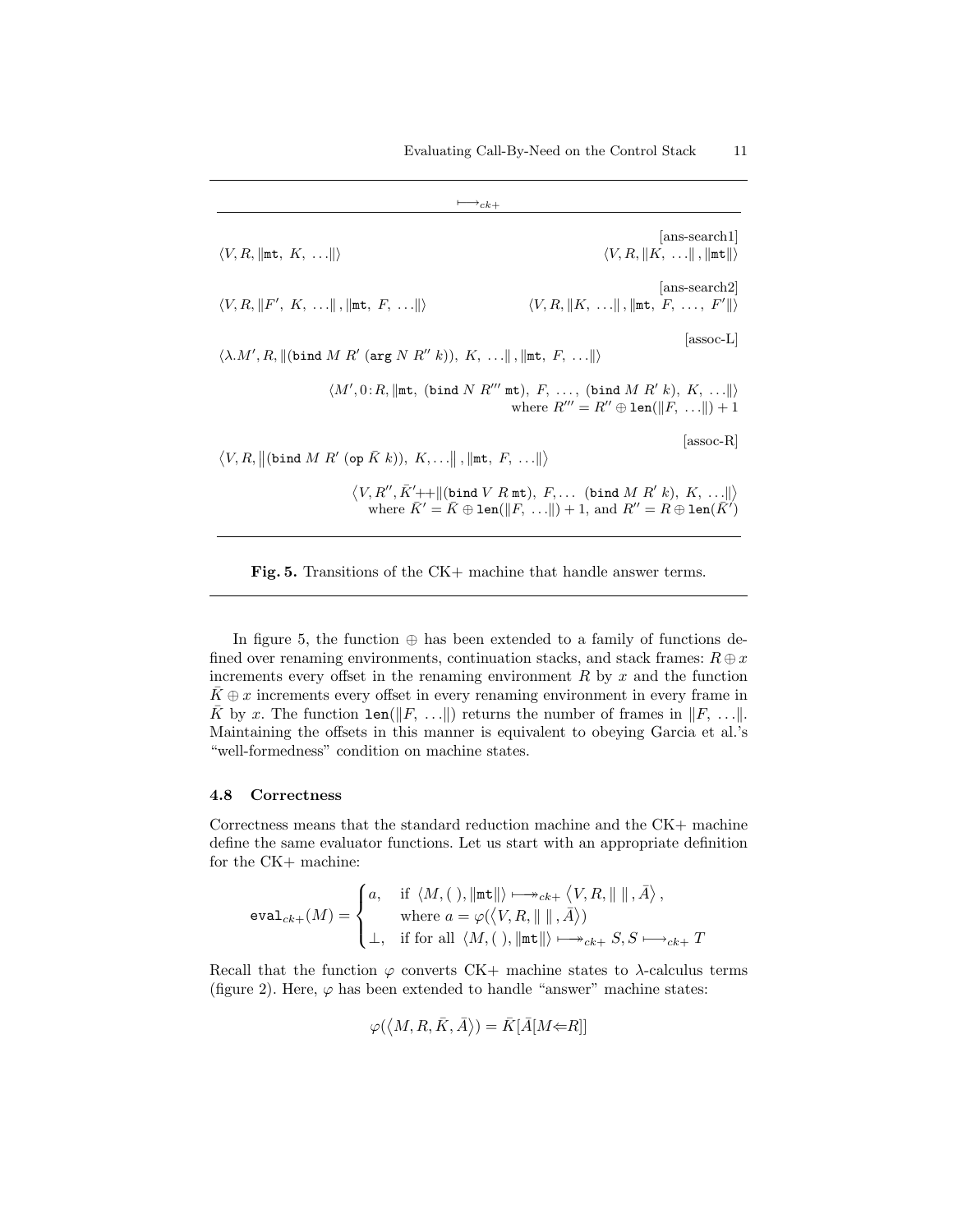12 Stephen Chang, David Van Horn, and Matthias Felleisen

The desired theorem says that the two eval functions are equal.

Theorem 1. evalued = evaluet.

To prove the theorem, we first establish some auxiliary lemmas on the totality of eval<sub>ck+</sub> and the relation between  $CK+$  transitions and standard reduction transitions.

**Lemma 2.** evalck+ is a total function.

*Proof.* The lemma is proved via a subject reduction argument.  $\square$ 

The central lemma uses  $\varphi$  to relate CK+ machine transitions to reductions.

**Lemma 3.** For all CK+ machine states S and T, if  $S \rightarrow c_{ck+} T$ , then either  $\varphi(S) \longmapsto_{\text{need}} \varphi(T) \text{ or } \varphi(S) = \varphi(T).$ 

Proof. We proceed by case analysis on each machine transition, starting with [resume]. Assume

$$
\langle V, R, \| (\text{op } \bar{K} k), K, \ldots \| \rangle \longrightarrow_{ck+}
$$
  

$$
\langle V, R \oplus \text{len}(\bar{K}), \bar{K} + \| (\text{bind } V R k), K, \ldots \| \rangle,
$$

then let

$$
M_1 = \varphi(\langle V, R, \|(\text{op }\bar{K} k), K, \ldots \| \rangle)
$$
  
\n
$$
= \|K, \ldots \| [k[(\lambda \cdot \bar{K}[\text{len}(\bar{K}) - 1]) (V \Leftarrow R)]]
$$
  
\n
$$
M_2 = \varphi(\langle V, R \oplus \text{len}(\bar{K}), \bar{K} + \|(\text{bind } V R k), K, \ldots \| \rangle)
$$
  
\n
$$
= \|K, \ldots \| [k[(\lambda \cdot \bar{K}[V \Leftarrow (R \oplus \text{len}(\bar{K}))]) (V \Leftarrow R)]] .
$$

Since  $M_1$  is a standard *deref* redex, we have:

$$
||K, \ldots|| [k[(\lambda \cdot \bar{K}[\text{len}(\bar{K})-1]) (V \Leftarrow R)]] \longmapsto_{\text{need}}
$$
  

$$
||K, \ldots|| [k[(\lambda \cdot \bar{K}[(V \Leftarrow R)]_0^{\text{len}(\bar{K})}]) (V \Leftarrow R)]]
$$

To conclude that  $M_1 \longmapsto_{\textbf{need}} M_2$  by the *deref* notion of reduction, we need to show:

$$
(V\!\!\Leftarrow\!\!R)\!\!\uparrow_0^{\text{len}(\bar{K})}\!\!=V\!\!\Leftarrow\!\!(R\oplus \text{len}(\bar{K}))
$$

Lemma 4 proves the general case for this requirement. Therefore, we can conclude that  $M_1 \longmapsto$ need  $M_2$ . The proofs for [assoc-L] and [assoc-R] are similar.

As for the remaining instructions, they only shift subterms/contexts back and forth between registers, so the proof is a straightforward calculation.  $\square$ 

**Lemma 4.**  $\forall R, R_1, R_2$ , where  $R = R_1 + R_2$  and  $m = \text{len}(R_1)$ :

$$
(M \in \mathbb{R}) \uparrow_m^x = M \in (R_1 + (R_2 \oplus x))
$$

*Proof.* By structural induction on  $M$ .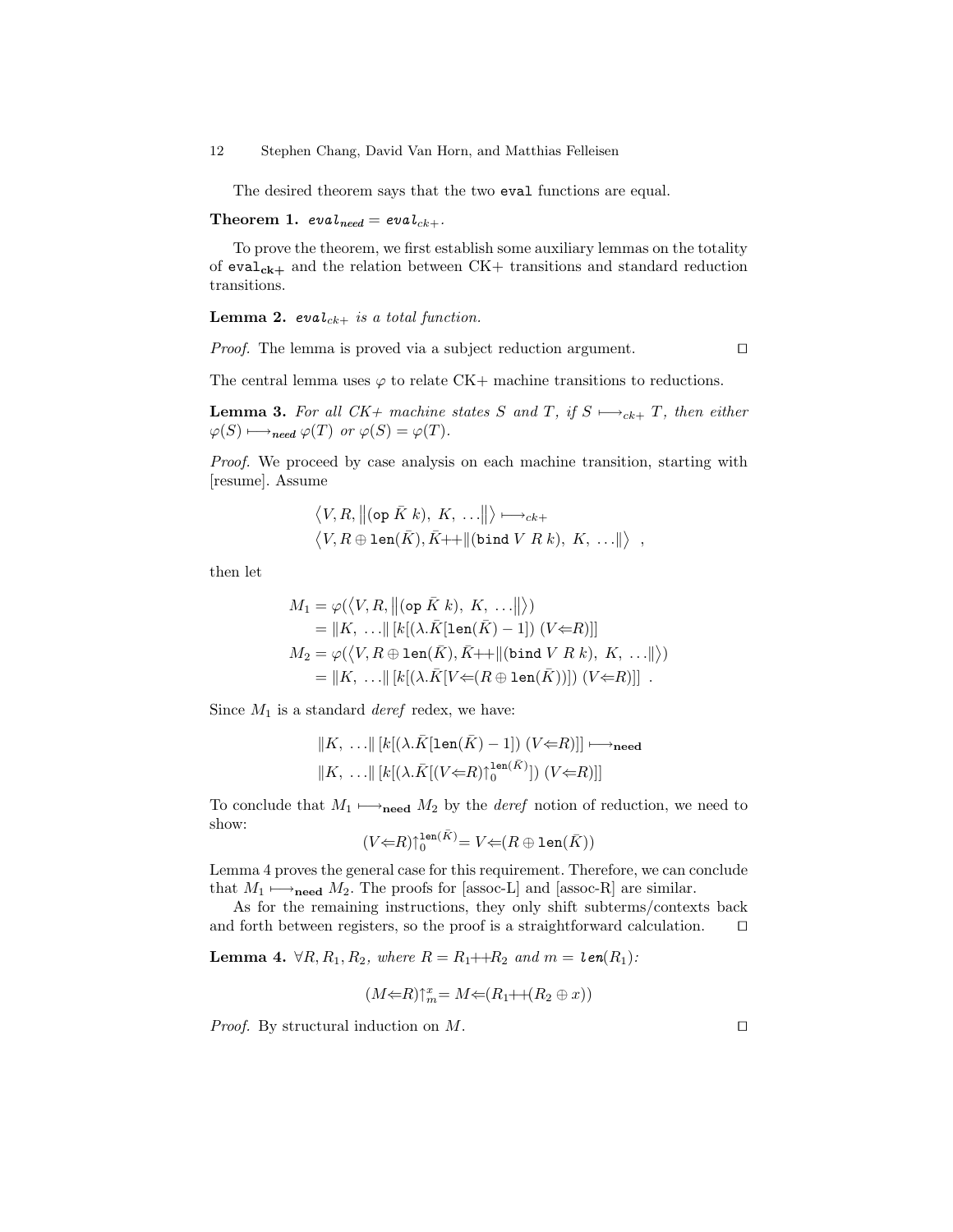Using lemma 3, the argument to prove our main theorem is straightforward.

*Proof (of Theorem 1)*. We show  $eval_{ck+}(M) = a \iff eval_{need}(M) = a$ .

The left-to-right direction follows from the observation that for all CK+ machine starting states S and final machine states  $S_{\text{final}}$ , if  $S \longmapsto c_{k+} S_{\text{final}}$ , then  $M \mapsto_{\text{need}} a$ , where  $\varphi(S_{\text{final}}) = a$ . This is proved using lemma 3 and induction on the length of the  $\mapsto c_{k+}$  sequence.

The other direction is proved by contradiction. Assume  $eval_{need}(M) = a \neq$  $\perp$  and eval<sub>ck+</sub>(M)  $\neq$  a. Since eval<sub>ck+</sub> is a total function, either:

- 1.  $\langle M, ( \cdot ) , || \text{mt} || \rangle \longmapsto_{ck+} S_{final}$ , where  $\varphi(S_{final}) \neq a$ , or
- 2. the reduction of  $\langle M, ( \cdot )$ ,  $\|$ mt $\|$  diverges.

It follows from the left-to-right direction of the theorem that, in the first case, evalneed $(M) = \varphi(S_{final}) \neq a$ , and in the second case, evalneed $(M) = \bot$ . However, evalneed(M) = a was assumed and evalneed is a total function, so a contradiction has been reached in both cases. Since none of the cases are possible, we conclude that if  $eval_{need}(M) = a$ , then  $eval_{ck+}(M) = a$ .

### 5 Stack Compacting

Because the by-need  $\lambda$ -calculus does not substitute the argument of a function call for all occurrences of the parameter at once, applications are never removed. In the CK+ machine, arguments accumulate on the stack and remain there forever. For a finite machine, an ever-growing stack is a problem. In this section, we explain how to compact the stack.

To implement a stack compaction algorithm in the CK+ machine, we introduce a separate SC machine which removes all unused stack bindings from a CK+ machine state. Based on the SC machine, the CK+ machine can be equipped with a non-deterministic [sc] transition:

$$
\langle M, R, \bar{K} \rangle \longmapsto_{ck+} \langle M, R', \bar{K}' \rangle
$$
 [sc]  
where  $\langle (\text{FV } M R 0), (M, R), \bar{K}, || || \rangle \longmapsto_{sc} \langle \mathcal{F}, (M, R'), || ||, \bar{K}' \rangle$ 

Figure 6 presents the SC machine. In this figure, FV refers to a family of functions that extracts the set of free variables from terms, stack frames, and continuation stacks. The function FV takes a term  $M$ , a renaming environment R and a variable  $m$ , and extracts free variables from  $M$ , where a free variable is defined to be all n such that  $n + R(n) \geq m$ . The function FV is similarly defined for stack frames and continuation stacks. In addition, F−− denotes the set obtained by decrementing every element in  $\mathcal F$  by one. Finally,  $\bar{K}@k$ represents a frame merged appropriately into a continuation stack. For example,  $||k', K, \ldots, (\text{bind } M R k'')|| \, \mathbb{Q}k = ||k', K, \ldots, (\text{bind } M R k'') \mathbb{Q}k||$ , where (bind M R k'') $@k =$  (bind M R k'' $@k$ ), and so on, until finally  $\text{mt}@k = k$ .

Also in figure 6,  $\uparrow\uparrow$  denotes a family of functions that adjusts the offsets in renaming environments to account for the fact that a  $\lambda$  has been removed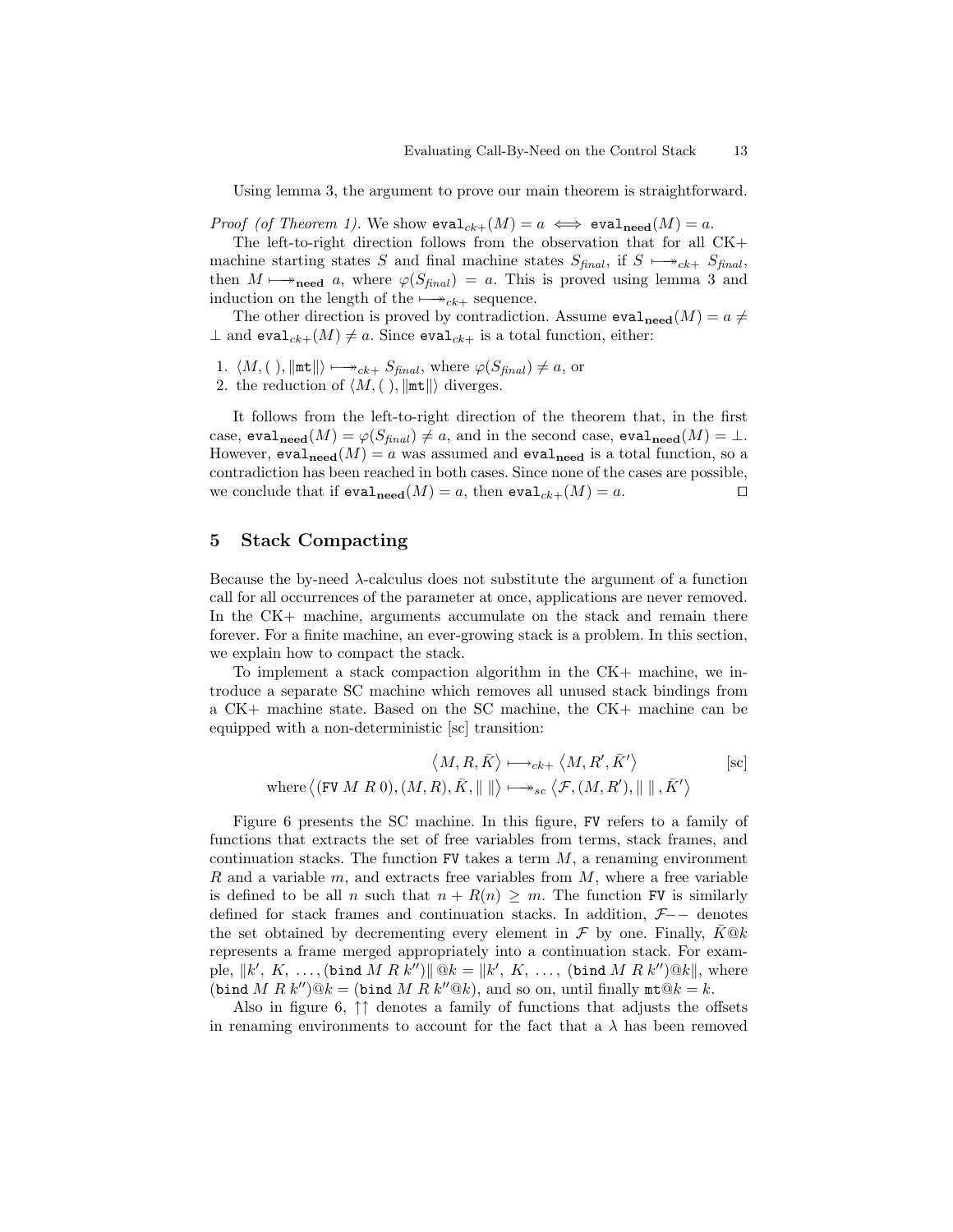| $S_{sc} ::= \langle \mathcal{F}, (M,R), \bar{\mathcal{K}}, \bar{\mathcal{K}} \rangle$<br>$\mathcal{F} ::= \{n, \ldots\}$<br>$\bar{\mathcal{K}} ::=   k, K,    \cdot   K,   $ | machine states<br>set of free variables<br>partial stacks                                                                                                                                                                                                            |  |
|------------------------------------------------------------------------------------------------------------------------------------------------------------------------------|----------------------------------------------------------------------------------------------------------------------------------------------------------------------------------------------------------------------------------------------------------------------|--|
| $\longmapsto_{sc}$                                                                                                                                                           |                                                                                                                                                                                                                                                                      |  |
| $\langle \mathcal{F}, (M, R),   k, K, \ldots  ,    \Vert$                                                                                                                    | shift-partial-frame<br>$\langle \mathcal{F} \cup (FW k 0), (M, R),   K, \ldots  ,   k   \rangle$                                                                                                                                                                     |  |
| $0 \in \mathcal{F}$                                                                                                                                                          | shift-complete-frame<br>$\langle \mathcal{F}, (M,R),   K', K, \ldots   ,   k, K'', \ldots    \rangle \langle \mathcal{F}', (M,R),   K, \ldots   ,   k, K'', \ldots , K'   \rangle$<br>where $\mathcal{F}' = (\mathcal{F} \text{---}) \cup (\text{FV } K' \text{ 0})$ |  |
| $\langle \mathcal{F}, (M,R),   $ (bind M R k), K, $  $ , $\overline{K}\rangle$<br>$0 \notin \mathcal{F}$                                                                     | pop-frame<br>$\langle \mathcal{F}$ —, $(M, R'),   K, \ldots  $ , $\overline{K}' \mathbb{Q} k$<br>where $R' = (M, R) \uparrow \uparrow_{\text{len}(\bar{K})-1}^{-1}$<br>and $\bar{K}' = \bar{K} \!\!\uparrow \!\!\uparrow_{\text{len}(\bar{K})\!-\!1}^{-1}$           |  |
|                                                                                                                                                                              |                                                                                                                                                                                                                                                                      |  |

Fig. 6. The SC machine.

from the term. If a variable n refers to a bind stack frame that is deeper in the stack than the frame that is removed, then the offset for that variable needs to be decremented by one. A variable  $n$  refers to a bind that is deeper than the removed frame if  $n + R(n)$  is greater than the depth of the removed frame. The ↑↑ function can be applied to renaming environments directly or to continuation stacks or stack frames that contain renaming environments. We use the notation  $(M, R) \uparrow \uparrow^x_\ell$  to mean that the offsets in  $R$  are incremented by  $x$  for all variables  $n$ in M where  $n+R(n) > \ell$ . The result of  $(M<sub>1</sub>, R) \uparrow \uparrow_{\ell}^x$  is a new renaming environment with the adjusted offsets. The notation  $\bar{K} \uparrow \uparrow^x_{\ell}$  means that the offsets for all M and R pairs in the continuation stack  $\bar{K}$  are adjusted.  $\bar{K} \uparrow \uparrow_{\ell}^x$  evaluates to a new continuation stack that contains the adjusted renaming environments.

### 6 Related Work and Conclusion

The call-by-need calculus is due to Ariola et al. [2, 7, 8]. Garcia et al. [3] derive an abstract machine for Ariola and Felleisen's calculus and, in the process, uncover a correspondence between the by-need calculus and delimited control operations. Danvy et al. [9] derive a machine similar to Garcia et al. by applying "off-theshelf" transformations to the by-need calculus. Danvy and Zerny's def-use chains also share similarities with our control stack structure [10].

Our paper has focused on the binding structure of call-by-need programs implied by Ariola and Felleisen's calculus. We have presented the CK+ ma